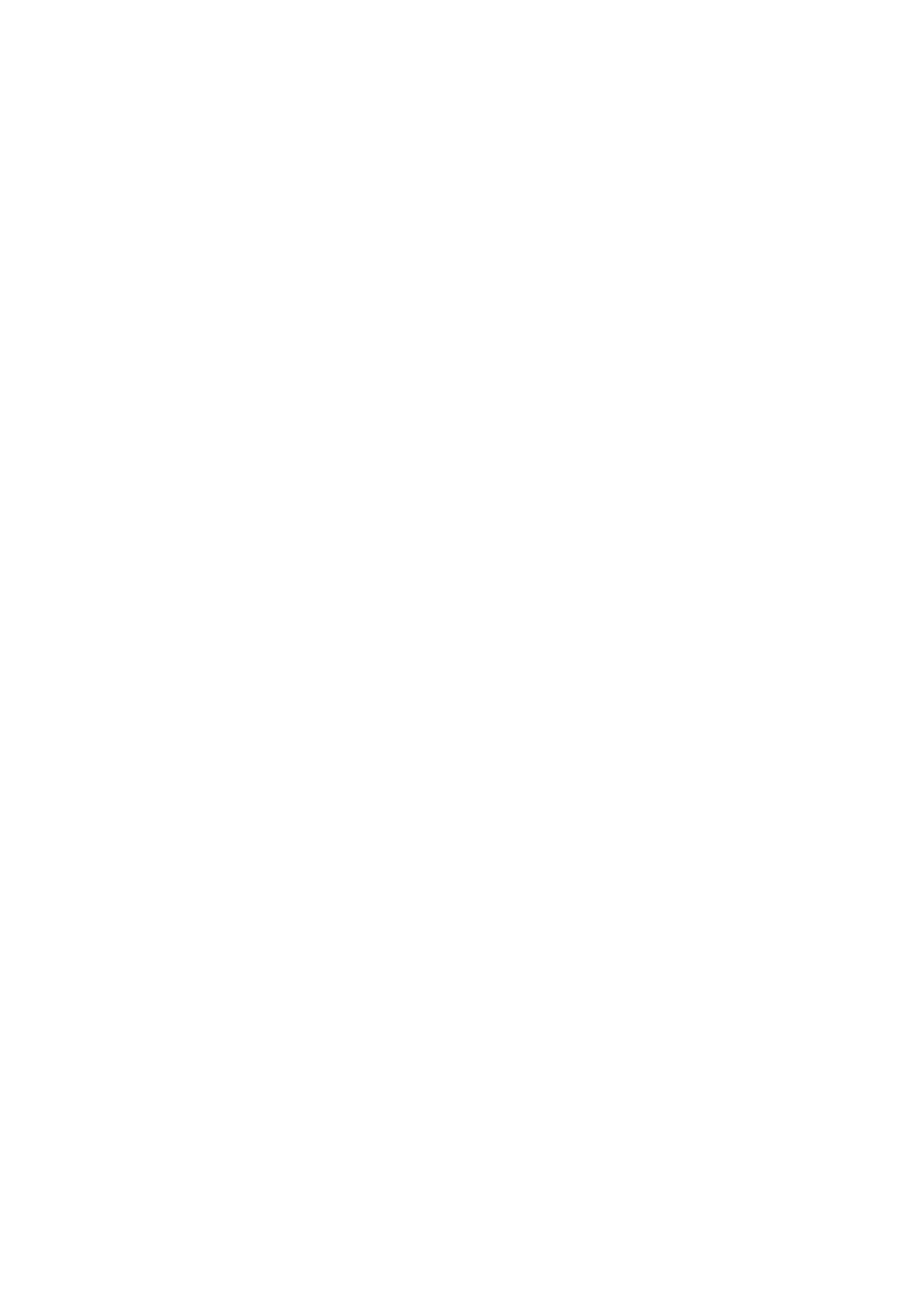## **Pen testing of the kill efficacy of the SA2 Kat trap when used for capturing possums**

Contract Report: LC3355

Grant Morriss

Manaaki Whenua – Landcare Research

| <i>Reviewed by:</i>                | Approved for release by:              |
|------------------------------------|---------------------------------------|
| <b>Bruce Warburton</b>             | Chris Jones                           |
| Team Leader                        | Portfolio Leader – Managing Invasives |
| Manaaki Whenua – Landcare Research | Manaaki Whenua – Landcare Research    |

#### **Disclaimer**

This report has been prepared by Manaaki Whenua – Landcare Research for Northland Regional Council. If used by other parties, no warranty or representation is given as to its accuracy and no liability is accepted for loss or damage arising directly or indirectly from reliance on the information in it.

#### **© Northland Regional Council 2018**

This report has been prepared by Landcare Research New Zealand Limited for Northland Regional Council and Landcare Research has agreed that Northland Regional Council owns the copyright in the report. It may not be reproduced or copied, in whole or in part, in any form or by any means without the written permission of Northland Regional Council.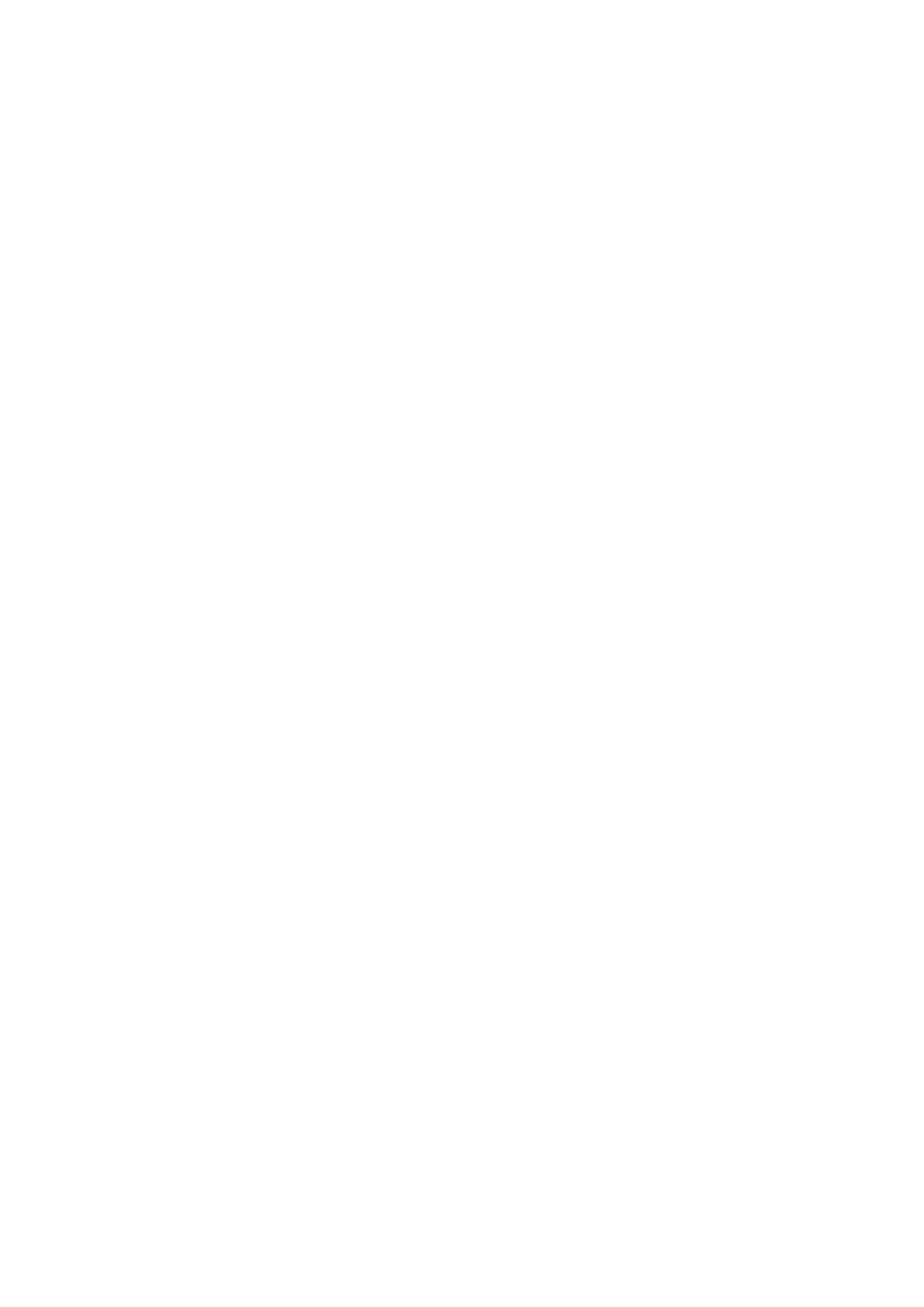# **Contents**

| $\overline{4}$  |  |
|-----------------|--|
|                 |  |
| $6\overline{6}$ |  |
| $\overline{7}$  |  |
| 8               |  |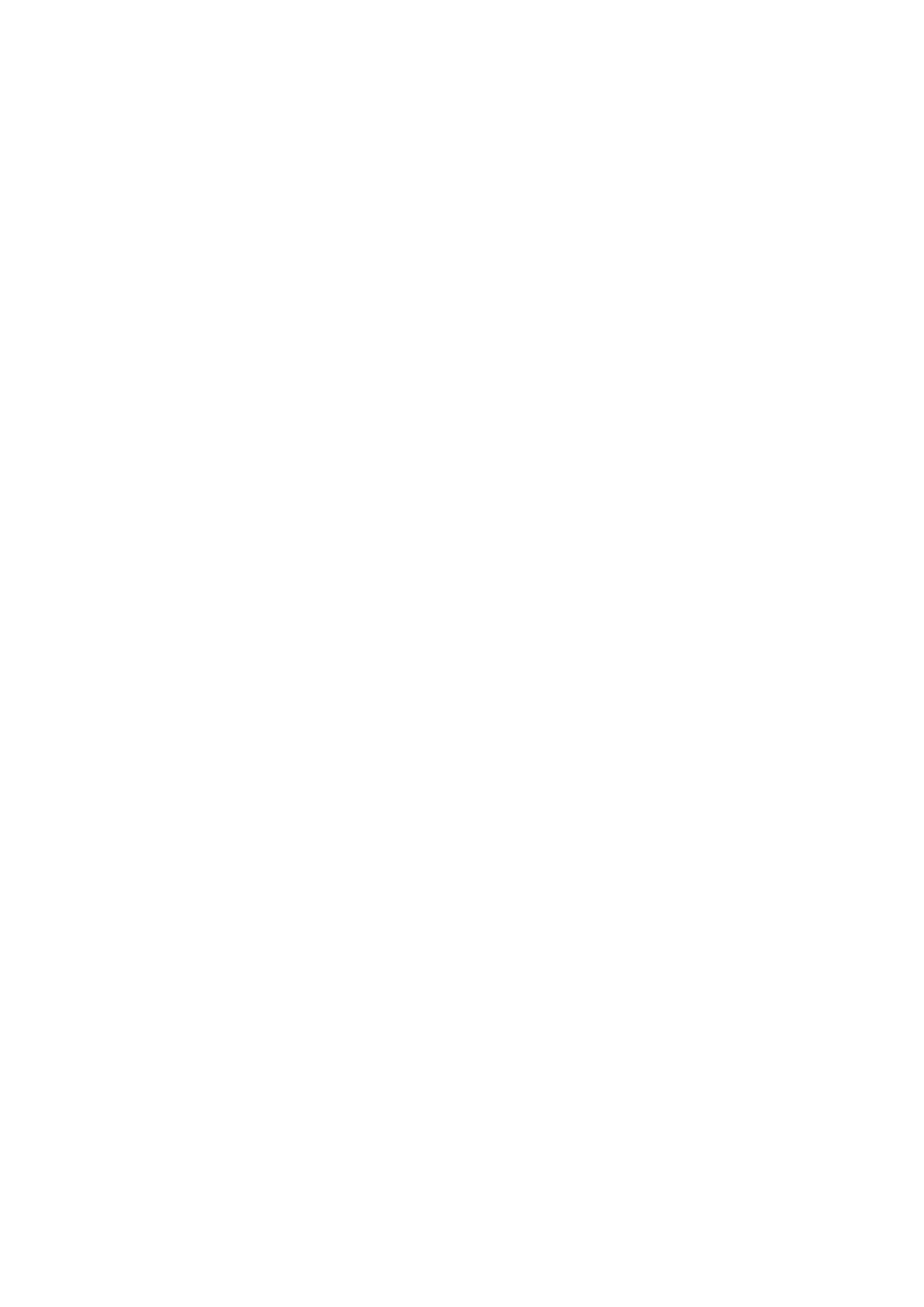# <span id="page-6-0"></span>**Summary**

#### **Project and client**

• Manaaki Whenua – Landcare Research, Lincoln, assessed the killing performance of the SA2 Kat trap for capturing possums, for Northland Regional Council, during September–October 2018.

#### **Objective**

• To test the killing efficacy of the SA2 Kat trap when capturing possums, following the National Animal Welfare Advisory Committee (NAWAC) trap-testing guideline.

#### **Methods**

- This work was carried out with the approval of the Landcare Research Animal Ethics Committee (AEC 15/12/01).
- The manufacturer provided six new SA2 Kat traps to test their killing performance on wild-caught possums. Possums were penned individually, and the trap was tested in a free-approach test.
- Once a possum was struck by the trap, the time to loss of palpebral (blinking) reflex was measured to determine whether the trap rendered the captured animal irreversibly unconscious within 3 minutes. For the trap to pass the NAWAC traptesting guidelines, 10 of 10 possums needed to be rendered irreversibly unconscious within 3 minutes.

#### **Results**

- Two possums were killed before a third remained conscious beyond the 3-minute threshold.
- Testing restarted, excluding the trap in which the possum survived. Ten of ten possums were killed successfully.

#### **Conclusions**

- The SA2 Kat trap passed the NAWAC trap-testing guideline when tested on possums.
- This style of trap can be used to target both cats (previously successfully tested) and possums, as both species are struck correctly when entering the trap. A different bait may be needed to selectively target each species.
- We conclude the trap is marginally effective for killing possums quickly, and a possible remedy would be to modify the shape of the striking bar so there is a greater probability that the carotid arteries are occluded as well as the trachea.

#### **Recommendations**

If Northland Regional Council wish to use kill traps that have passed the NAWAC traptesting guideline for targeting possums, they should support the use of the SA2 Kat trap.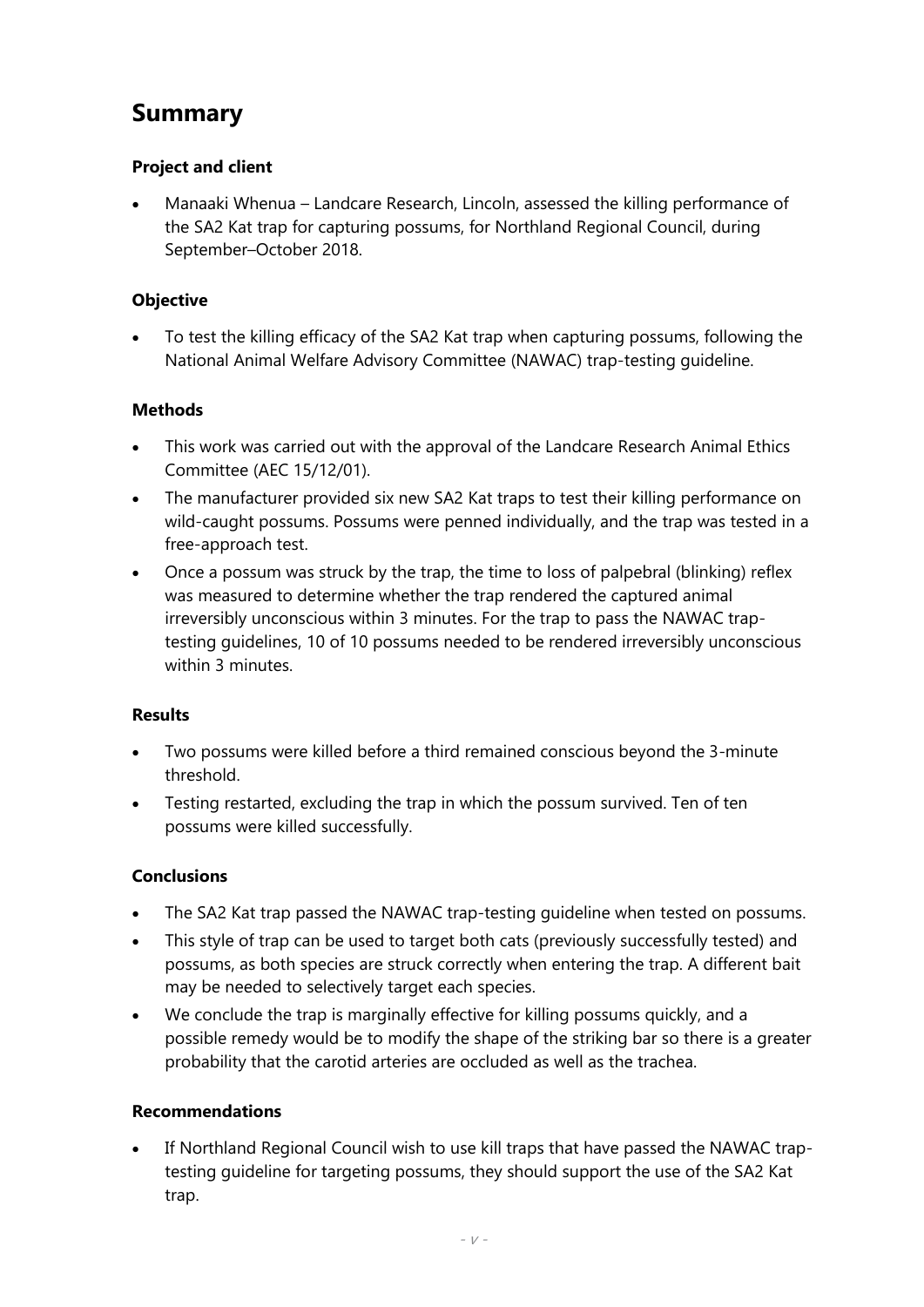- When promoting the use of the SA2 Kat trap by community groups and/or other agencies, the manufacturer should provide the same setting and baiting instructions as used for the NAWAC test.
- The trap manufacturer could consider modifying the shape of the striking bar so there is a greater probability that the carotid arteries are occluded as well as the trachea.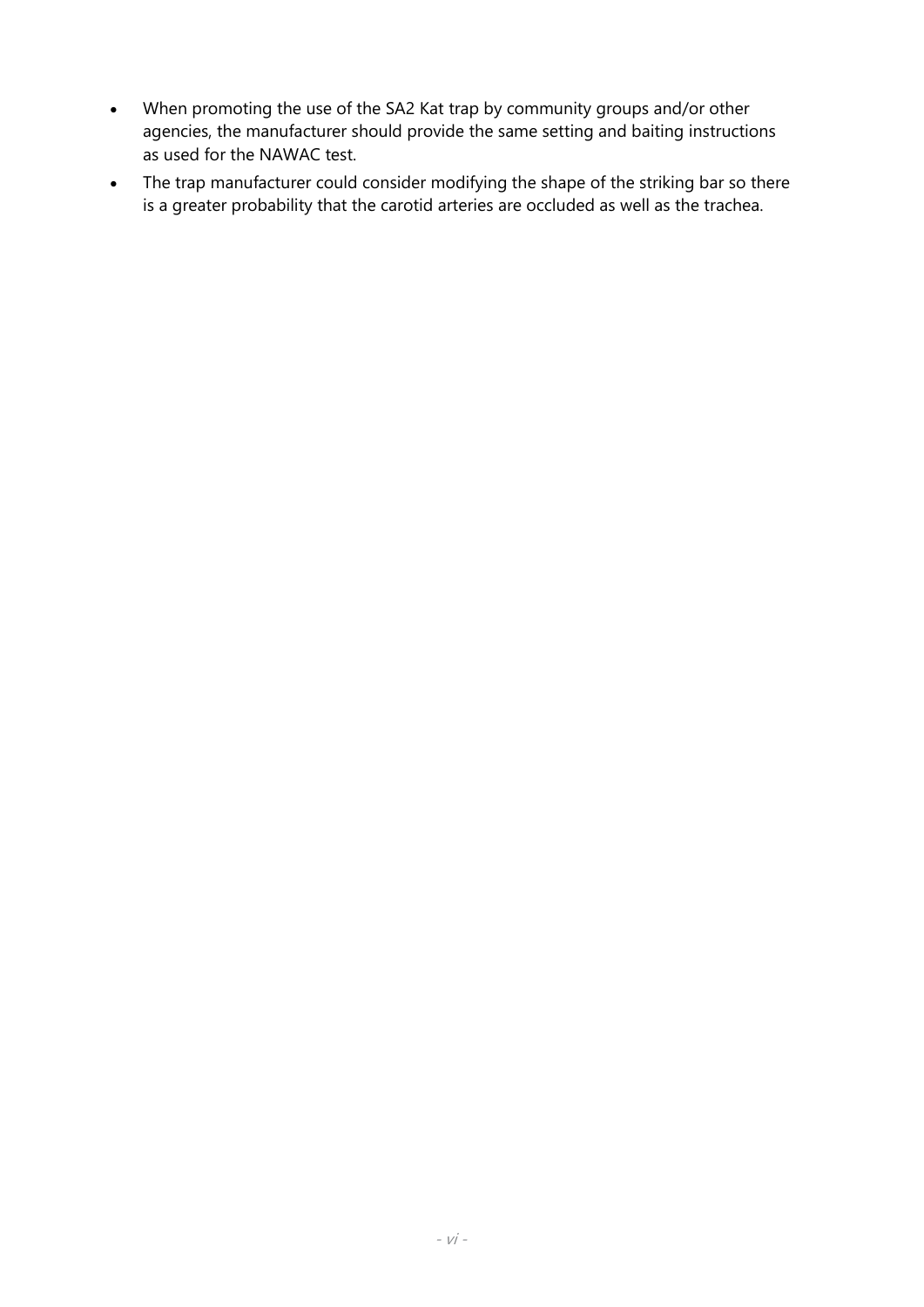#### <span id="page-8-0"></span>**1 Introduction**

Manaaki Whenua − Landcare Research, Lincoln, assessed the killing performance of the SA2 Kat trap for capturing possums, for Northland Regional Council, during September– October 2018.

### <span id="page-8-1"></span>**2 Objective**

• To test the killing efficacy of the SA2 Kat trap when capturing possums, following the National Animal Welfare Advisory Committee (NAWAC) trap-testing guideline.

#### <span id="page-8-2"></span>**3 Methods**

The manufacturer provided six new SA2 Kat traps to test their killing performance on wildcaught possums. The trap design had previously been trialled on cats, and after some modifications it passed the NAWAC trap-testing guideline for cats (Morriss 2016, 2017).

Possums were acclimatised to captivity in outdoor pens for at least 1 week before being transferred to observation pens for the trap testing. Possums were penned individually, and the trap was tested in a free-approach test. In each observation pen a trap was set at the top of a leaning board c. 1 m above the ground (Figure 1). The trap was baited with flour lure (50:50 mix of flour and sugar flavoured with five spice) on the floor of the trap, and two small mounds of lure were placed on the leaning board to encourage possums to walk up the board towards the trap. The trap set was pre-fed for at least two nights with the trap left unset and baited as above, with the lure replenished daily. Once set, the base of the trap trigger was 90 mm in from the mouth of the trap.



**Figure 1. SA2 Kat kill trap set at the top of a leaning board. Trap shown unset.**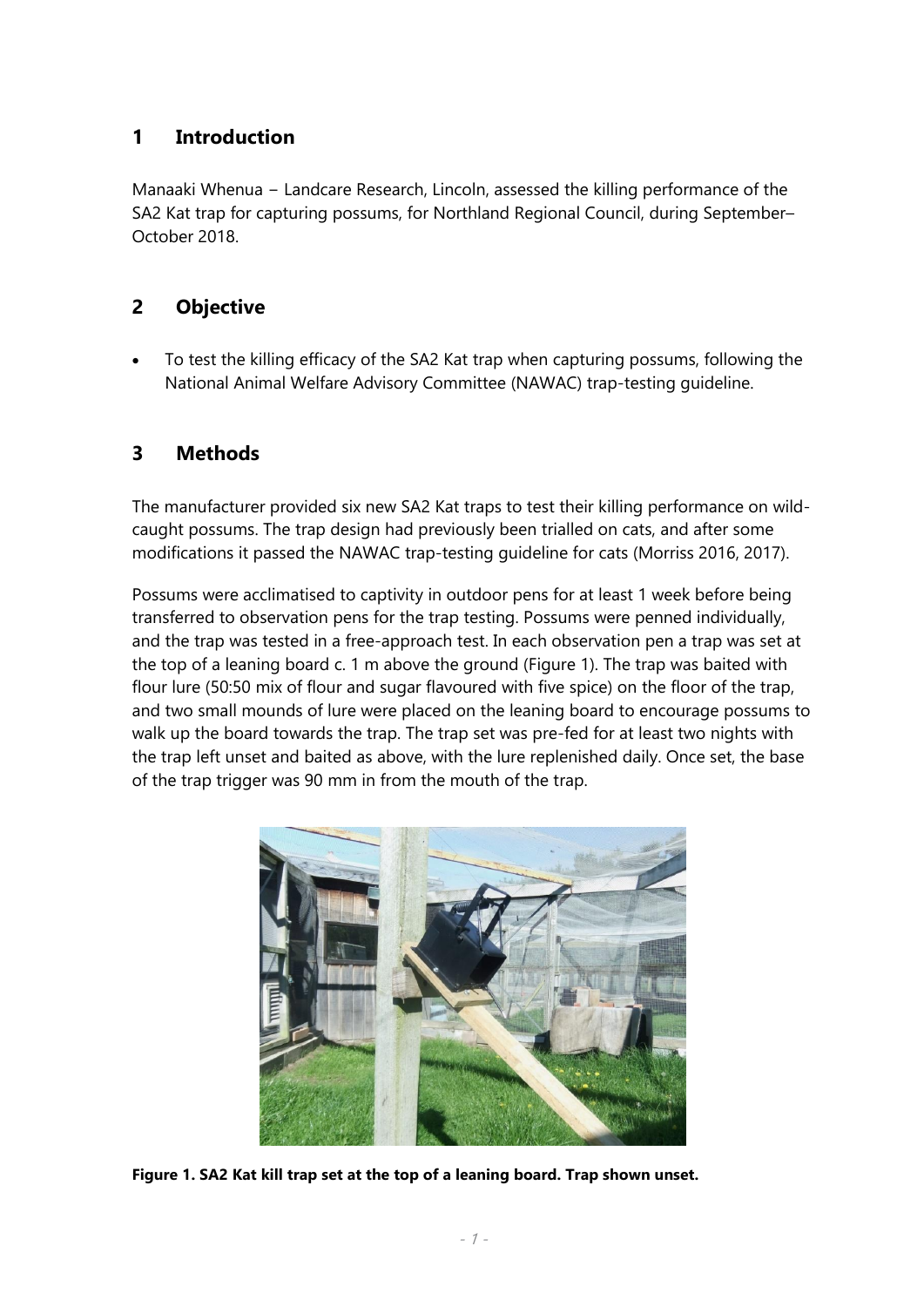When a possum was struck by the trap, the time to loss of palpebral (blinking) reflex was measured to determine whether the trap rendered the captured animal irreversibly unconscious within 3 minutes. For the trap to pass the NAWAC trap-testing guideline (2011), 10 of 10 possums needed to be rendered irreversibly unconscious within 3 minutes. Once irreversible unconsciousness was identified, a stethoscope was used to determine cessation of heartbeat.

All captures were videoed using a digital video system (GeoVision DVR) with infrared illumination. Testing was carried out during the first 3 hours of darkness. Video footage was reviewed using GeoVision EZView software.

This work was carried out with approval of the Landcare Research Animal Ethics Committee (AEC 15/12/01).

#### <span id="page-9-0"></span>**4 Results**

The first two possums tested were rendered irreversibly unconscious within the 3-minute threshold, but the third possum, although securely held by the neck, still managed to breathe and was euthanised after 5 minutes (Table 1). This possum appeared to be positioned correctly, with the kill bar clamping posterior to the angle of the jaw, so it was unclear how the possum could continue breathing. It was concluded that the kill bar on the trap was not exerting enough pressure to occlude the possum's trachea, so this trap was removed from testing and testing restarted using the remaining five traps.

Ten of ten possums tested in the remaining five traps were rendered irreversibly unconscious within the 3-minute threshold (Table 1). Five of the ten possums became unconscious after 2 to 3 minutes. This probably indicates that either one or both carotid arteries were not fully occluded, and some blood flow continued to the brain. Although achieving irreversible unconsciousness took longer than observed with traps that cause significant trauma to the head or neck, this trap still achieved the requirements of the NAWAC guideline.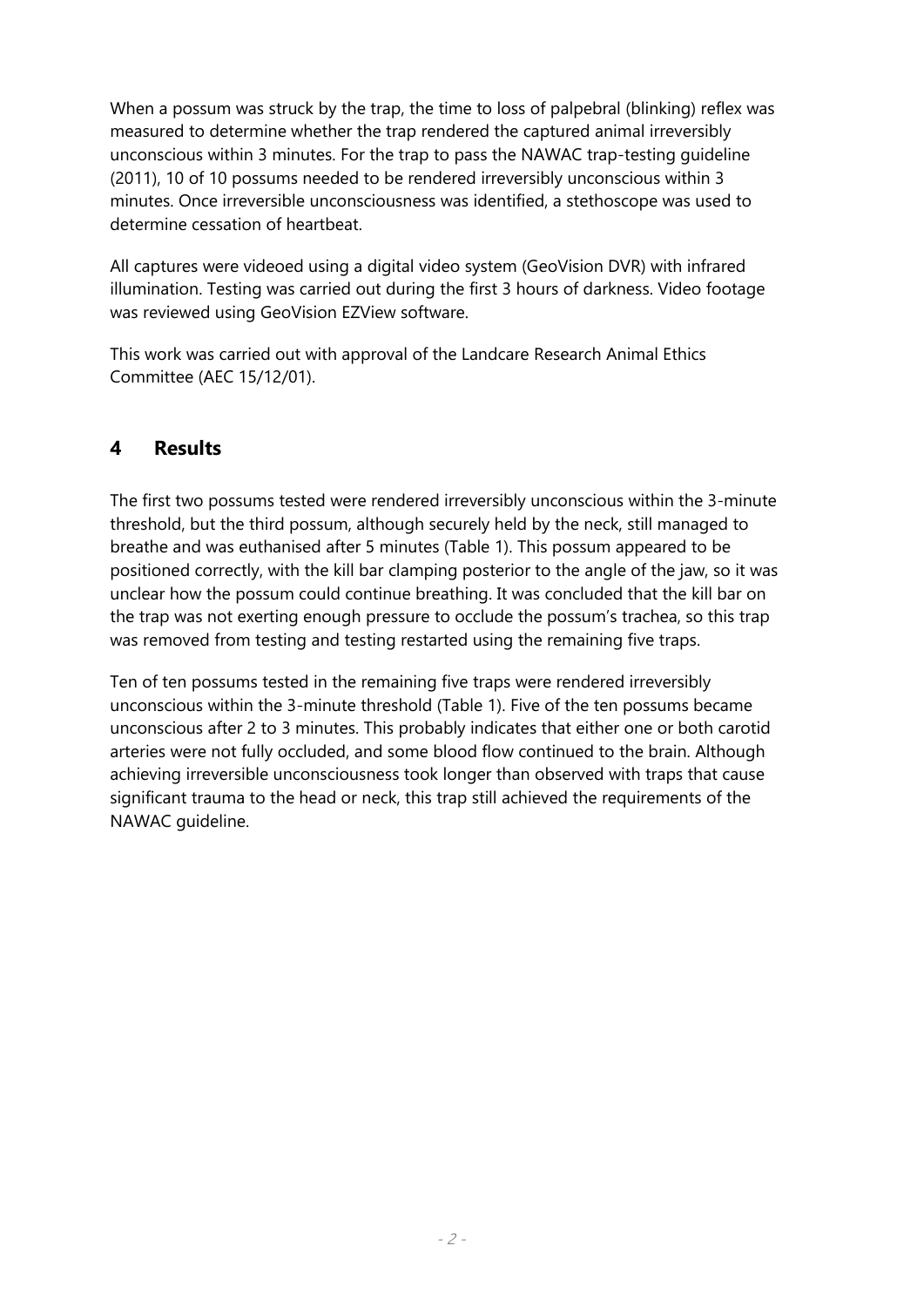| <b>Date</b> | Weight<br>(kg) | Sex | Loss of<br>palpebral<br>reflex<br>(min:s) | <b>Heart</b><br>stop<br>(min:s) | <b>Strike</b><br>location | <b>Notes</b>                                                                                                                |  |  |  |  |
|-------------|----------------|-----|-------------------------------------------|---------------------------------|---------------------------|-----------------------------------------------------------------------------------------------------------------------------|--|--|--|--|
| Test 1      |                |     |                                           |                                 |                           |                                                                                                                             |  |  |  |  |
| 12/09/2018  | 2.55           | F   | 2:04                                      | 3:40                            | <b>Neck</b>               | Time to unconsciousness was probably<br>shorter but difficult to access eye.                                                |  |  |  |  |
| 12/09/2018  | 3.04           | F   | <1:04                                     | 4:19                            | <b>Neck</b>               | Time to unconsciousness was probably<br>shorter but difficult to access eye.                                                |  |  |  |  |
| 15/09/2018  | 2.43           | F   |                                           |                                 | <b>Neck</b>               | Still able to breathe (although restricted);<br>looked to be well positioned with kill bar<br>on neck and possum square on. |  |  |  |  |
| Test 2      |                |     |                                           |                                 |                           |                                                                                                                             |  |  |  |  |
| 15/09/2018  | 3.23           | F   | 1:30                                      | 6:22                            | <b>Neck</b>               | Trachea fully occluded.                                                                                                     |  |  |  |  |
| 15/09/2018  | 2.83           | M   | 1:00                                      | 6:23                            | Neck                      | Trachea fully occluded.                                                                                                     |  |  |  |  |
| 19/09/2018  | 3.58           | M   | 2:02                                      | 4:22                            | Neck                      | Trachea fully occluded.                                                                                                     |  |  |  |  |
| 19/09/2018  | 2.88           | F   | 1:12                                      | 4:52                            | <b>Neck</b>               | Trachea fully occluded.                                                                                                     |  |  |  |  |
| 19/09/2018  | 1.95           | F   | 2:47                                      | 5:33                            | <b>Neck</b>               | Trachea fully occluded.                                                                                                     |  |  |  |  |
| 19/09/2018  | 2.39           | F   | 2:07                                      | 4:52                            | <b>Neck</b>               | Trachea fully occluded.                                                                                                     |  |  |  |  |
| 3/10/2018   | 2.81           | F   | 0:56                                      | 4:27                            | Neck                      | Trachea fully occluded.                                                                                                     |  |  |  |  |
| 3/10/2018   | 2.35           | F   | 1:30                                      | 4:37                            | <b>Neck</b>               | Trachea fully occluded.                                                                                                     |  |  |  |  |
| 3/10/2018   | 2.45           | M   | 2:04                                      | 4:09                            | <b>Neck</b>               | Trachea fully occluded.                                                                                                     |  |  |  |  |
| 8/10/2018   | 1.85           | M   | 2:55                                      | 5:15                            | <b>Neck</b>               | Trachea fully occluded.                                                                                                     |  |  |  |  |

#### **Table 1. Outcome of the test using the SA2 Kat kill trap for capturing possums**

#### <span id="page-10-0"></span>**5 Conclusions**

The SA2 Kat kill trap passed the NAWAC trap-testing guideline when tested on possums. All possums were caught by the neck, which resulted in irreversible unconsciousness due to occlusion of the trachea and possibly total or partial occlusion of the carotid arteries. Because the trap requires an animal to push the trigger to fire the trap, this results in consistent kill bar strikes and increases the probability that captured animals are killed quickly.

Five of the ten possums used in the final test took more than 2 minutes to be rendered unconscious, which may indicate that their carotid arteries were not fully occluded and some blood flow continued to the brain. Nevertheless, because their trachea was fully occluded, irreversible unconsciousness was achieved. These times to unconsciousness are consistent with what has been achieved with other possum trap designs that kill the same way, such as the Sentinel (4 of 10 possums exceeded 2 minutes to irreversible unconsciousness; Warburton & Moffat 2007).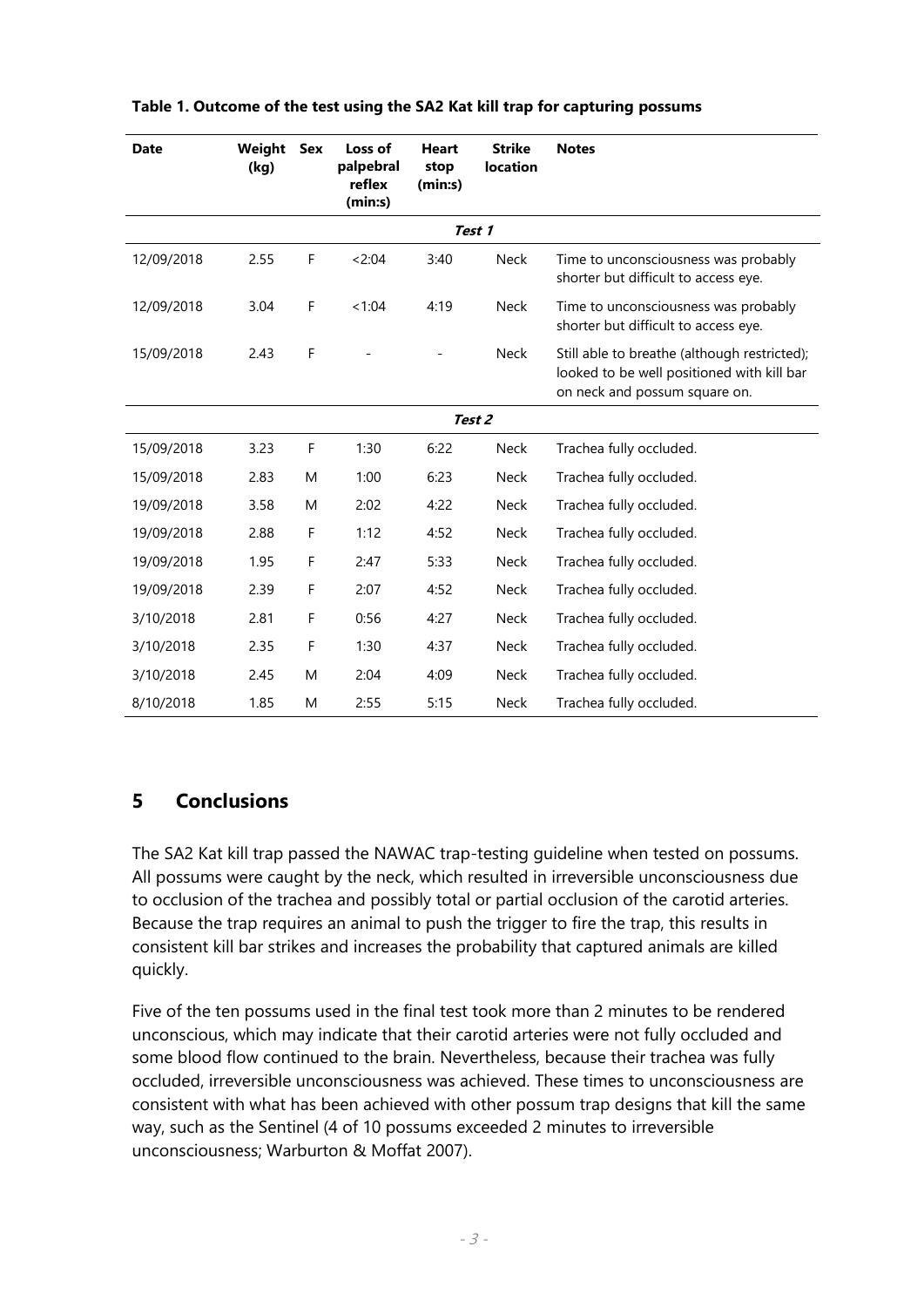The uncertainty associated with why the third possum in the first test survived the 3 minute threshold and why other possums remained conscious for longer than 2 minutes suggests the trap is only marginally effective for killing possums quickly. A possible remedy would be to modify the shape of the striking bar so there is a greater probability that the carotid arteries are occluded, as well as the trachea.

The SA2 Kat trap could be used to target both cats and possums, as both species are struck across the neck when they trigger the trap and the trap has now passed the NAWAC guidelines for both species. A different bait might be needed to selectively target each species, but some bait types may be palatable to both. A possible bait could be cat biscuits embedded in thickly spread peanut butter on the trap floor.

The SA2 Kat trap has a bait spike behind the trigger inside the back of the trap to secure solid baits such as meat chunks (for cats) or apple (for possums). Baiting the trap this way was not tested, so it is unknown if possums would be struck correctly when interacting with the trap baited like this. Cats may be more inclined to use their paws to extract a solid bait and therefore have a higher probability of being incorrectly caught by the paw. Placing bait on the floor, as done for the testing of the trap in this trial, may be critical for consistent strike location, so we recommend this baiting method be used for both species.

#### <span id="page-11-0"></span>**6 Recommendations**

- If Northland Regional Council wish to use kill traps for targeting possums that have passed the NAWAC trap-testing guideline, they should support the use of the SA2 Kat trap.
- When promoting the use of the SA2 Kat trap by community groups and/or other agencies, the manufacturer should provide setting and baiting instructions as per those used for the NAWAC test.
- The trap manufacturer could consider modifying the shape of the striking bar so there is a greater probability that the carotid arteries are occluded as well as the trachea.

### <span id="page-11-1"></span>**7 Acknowledgements**

Thanks to Steve and Debbie Allan for providing the traps. Thanks also to Northland Regional Council for funding, Animal Facility staff for animal husbandry, Bruce Warburton for review, Ray Prebble for editing, and Cynthia Cripps for final formatting of this report.